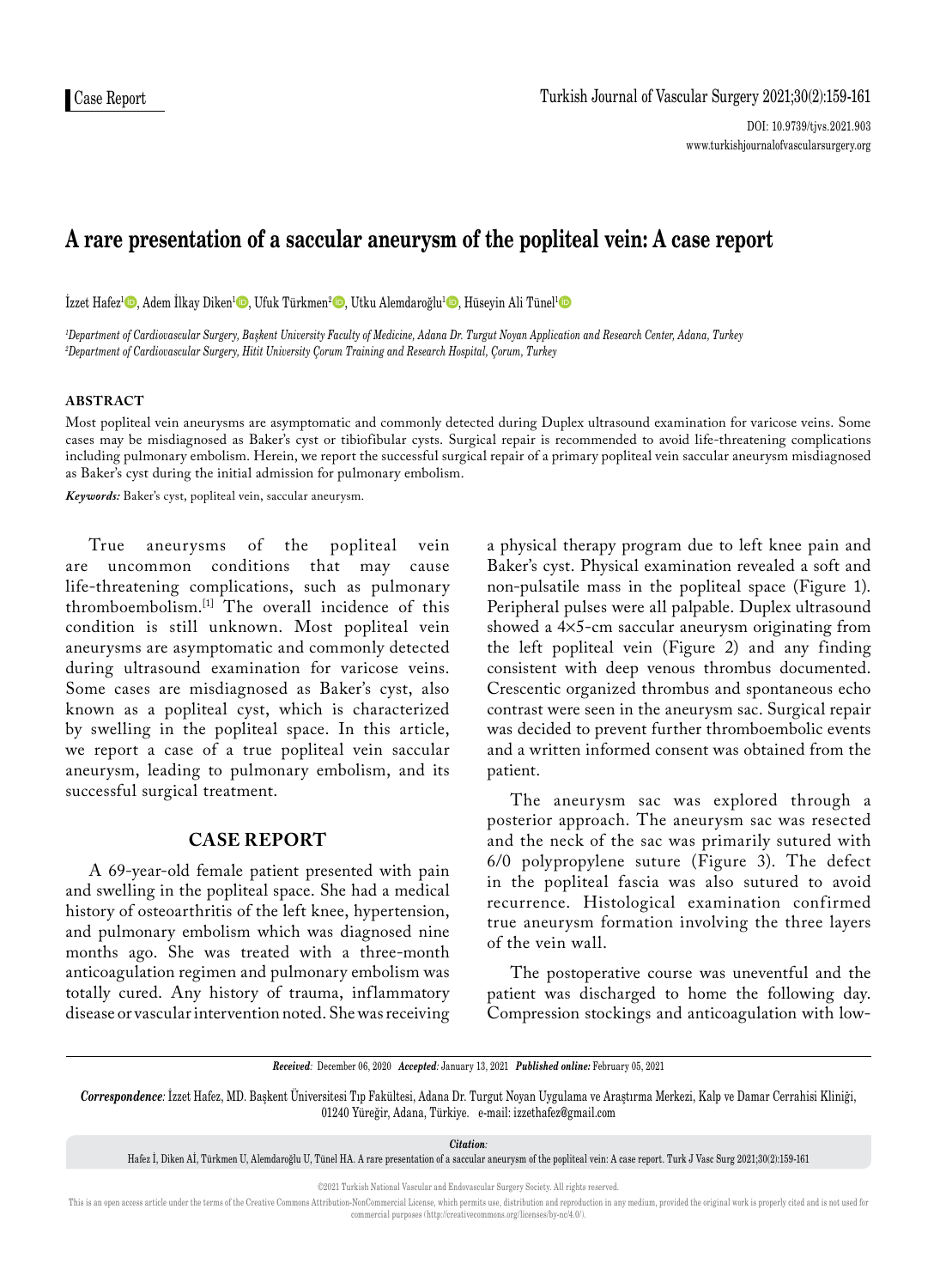molecular-weight heparin was continued for four weeks and, then, switched to acetylsalicylic acid. The patient is still under follow-up without any complaints three months later.



Baker's cyst.



**Figure 2.** A Duplex ultrasound image showing popliteal vein and saccular venous aneurysm. The thrombus in the aneurysm sac is remarkable.

## **DISCUSSION**

Primary popliteal vein aneurysms are rare pathological entities, but they may cause significant clinical consequences. Most patients remain asymptomatic and are incidentally diagnosed during a Duplex examination for another reason, such as chronic venous insufficiency. Pulmonary embolism or thrombophlebitis is the most common symptom in the majority of the patients. Although popliteal venous aneurysms have become more frequently diagnosed with the widespread use of venous imaging modalities, accompanying pathologies may cause misdiagnoses, as in our case. In the present case, the patient had a history of pulmonary thromboembolism; however, the probable source of the thrombi was misdiagnosed as Baker's cyst previously. We believe that her prominent history of osteoarthritis and the thrombus formation in the aneurysm sac might have caused such a misdiagnosis during the initial examination for pulmonary embolism.

The secondary venous aneurysms can be caused by inflammatory conditions, endovenous interventions, trauma or degenerative changes.<sup>[2]</sup> Our patient had none of these conditions in her medical history. The etiology of the primary popliteal aneurysm is unclear. Most of the true popliteal vein Figure 1. An image showing popliteal mass resembling a aneurysms are saccular. Congenital weakness of



**Figure 3.** An intraoperative view showing a large saccular popliteal vein aneurysm, its neck, and popliteal vein.